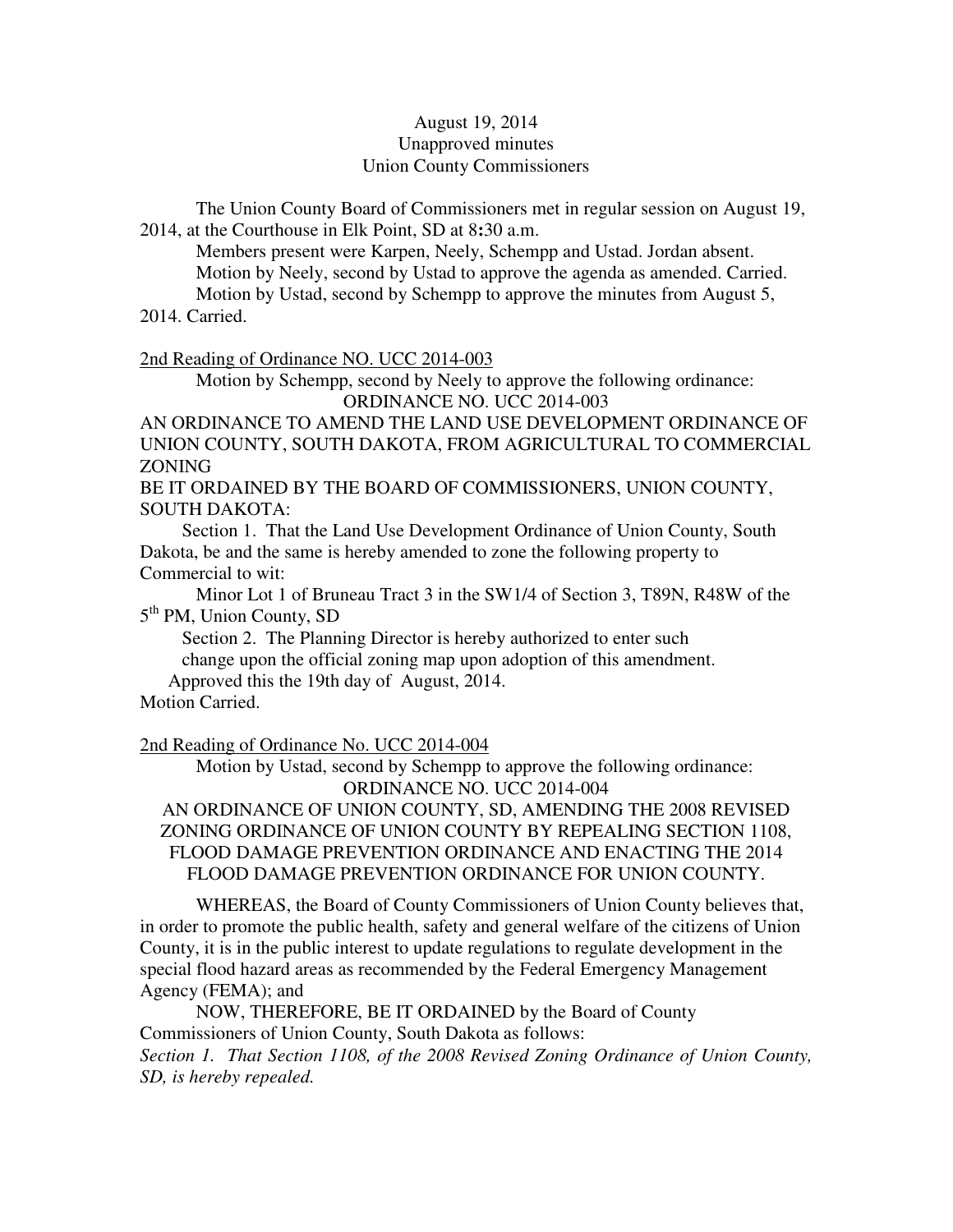*Section 2. That the 2014 Flood Damage Prevention Ordinance is hereby adopted to read as follows:* 

### **2014 FLOOD DAMAGE PREVENTION ORDINANCE FOR UNION COUNTY ARTICLE I STATUTORY AUTHORIZATION, FINDINGS OF FACT, PURPOSE AND METHODS**

### **Section A. Statutory Authorization.**

The Legislature of the State of South Dakota has in SDCL 7-18-14 and 7-18-15 delegated the responsibility of local governmental units to adopt regulations designed to minimize flood losses. Therefore, the Board of County Commissioners of Union County, SD does ordain as follows:

Union County elects to comply with the requirements of the National Flood Insurance Act of 1968 (P.L. 90-488, as amended). The National Flood Insurance Program, established in the aforesaid act, provides that areas of the County having a special flood hazard be identified by the Federal Emergency Management Agency and that floodplain management measures be applied in such flood hazard areas. The National Flood Insurance Program was broadened and modified with the passage of the Flood Disaster Protection Act of 1973 and other legislative measures. It was further modified by the National Flood Insurance Reform Act of 1994. The National Flood Insurance Program is administered by the Federal Emergency Management Agency, a component of the U.S. Department of Homeland Security.

### **Section B. Findings of Fact.**

- 1. The flood hazard areas of Union County are subject to periodic inundation which results in loss of life and property, health and safety hazards, disruption of commerce and governmental services, and extraordinary public expenditures for flood protection and relief, all of which adversely affect the public health, safety and general welfare.
- 2. These flood loses are created by the cumulative effect of obstructions in floodplains which cause an increase in flood heights and velocities, and by the occupancy of flood hazards areas by uses vulnerable to floods and hazardous to other lands because they are inadequately elevated, floodproofed or otherwise protected from flood damage.

### **Section C. Statement of Purpose.**

It is the purpose of this Ordinance to promote the public health, safety and general welfare and to minimize public and private losses due to flood conditions in specific areas by provisions designed to:

- 1. Protect human life and health;
- 2. Minimize expenditure of public money for costly flood control projects;
- 3. Minimize the need for rescue and relief efforts associated with flooding and generally
	- undertaken at the expense of the general public;
- 4. Minimize prolonged business interruptions;
- 5. Minimize damage to public facilities and utilities such as water and gas mains, electric, telephone and sewer lines, streets and bridges located in floodplains;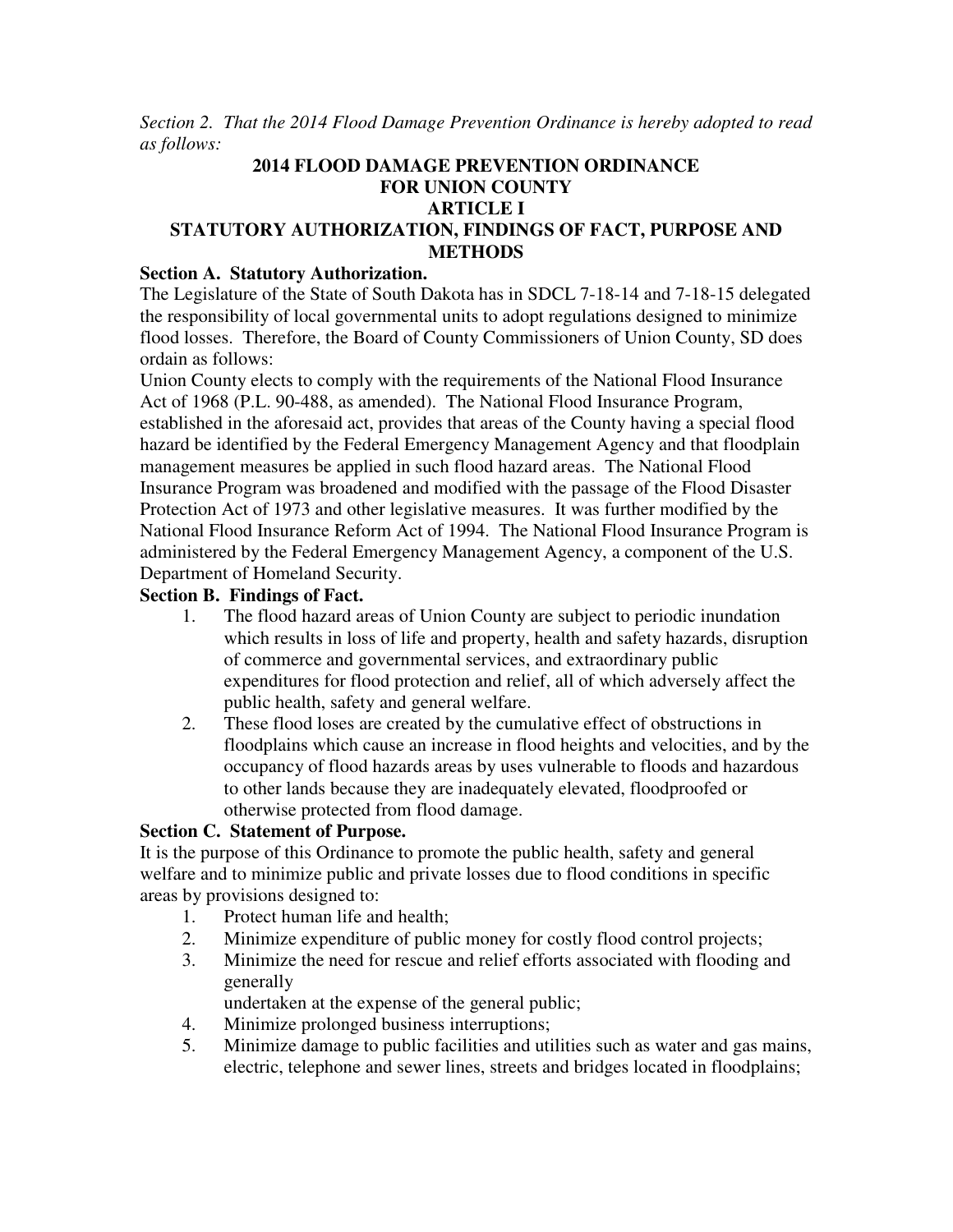- 6. Help maintain a stable tax base by providing for the sound use and development of floodprone areas in such a manner as to minimize future flood blight areas; and
- 7. Insure that potential buyers are notified that property is in a flood area.

# **Section D. Methods of Reducing Flood Losses.**

In order to accomplish its purposes, this Ordinance uses the following methods:

- 1. Restrict or prohibit uses that are dangerous to health, safety or property in times of flood, or cause excessive increases in flood heights or velocities;
- 2. Require that uses vulnerable to floods, including facilities which serve such uses, be protected against flood damage at the time of initial construction;
- 3. Control the alteration of natural floodplains, stream channels, and natural protective barriers, which are involved in the accommodation of flood waters;
- 4. Control filling, grading, dredging and other development which may increase flood damage;
- 5. Prevent or regulate the construction of flood barriers which will unnaturally divert floodwaters or which may increase flood hazards to other lands.

# **ARTICLE II DEFINITIONS**

Unless specifically defined below, words or phrases used in this Ordinance shall be interpreted to give them the meaning they have in common usage and to give this Ordinance its' most reasonable application.

*Area of future-conditions flood hazard* means the land area that would be inundated by the 1-percent-annual-chance (100-year) flood based on future-conditions hydrology. *Area of shallow flooding* means a designated AO, AH, AR/AO, AR/AH, or VO zone on a county's Flood Insurance Rate Map (FIRM) with a 1 percent or greater annual chance of flooding to an average depth of 1 to 3 feet where a clearly defined channel does not exist, where the path of flooding is unpredictable, and where velocity flow may be evident. Such flooding is characterized by ponding or sheet flow.

*Area of special flood-related erosion hazard* is the land within a county which is most likely to be subject to severe flood-related erosion losses. The area may be designated as Zone E on the Flood Hazard Boundary Map (FHBM). After the detailed evaluation of the special flood-related erosion hazard area; in preparation for publication of the FIRM, Zone E may be further refined.

*Area of special flood hazard* is the land in the flood plain within a county subject to a 1 percent or greater chance of flooding in any given year. The area may be designated as Zone A on the FHBM. After detailed ratemaking has been completed in preparation for publication of the flood insurance rate map, Zone A usually is refined into Zones A, AO, AH, A1-30, AE, A99, AR, AR/A1-30, AR/AE, AR/AO, AR/AH, AR/A, VO, or V1-30, VE, or V. For purposes of these regulations, the term "special flood hazard area" is synonymous in meaning with the phrase "area of special flood hazard".

*Base flood* means the flood having a one percent chance of being equaled or exceeded in any given year.

*Base Flood Elevation (BFE) –* Is the water surface elevation of the one (1) percent annual chance flood. The height in relation to mean sea level expected to be reached by the waters of the base flood at pertinent points in the floodplains of coastal and riverine areas.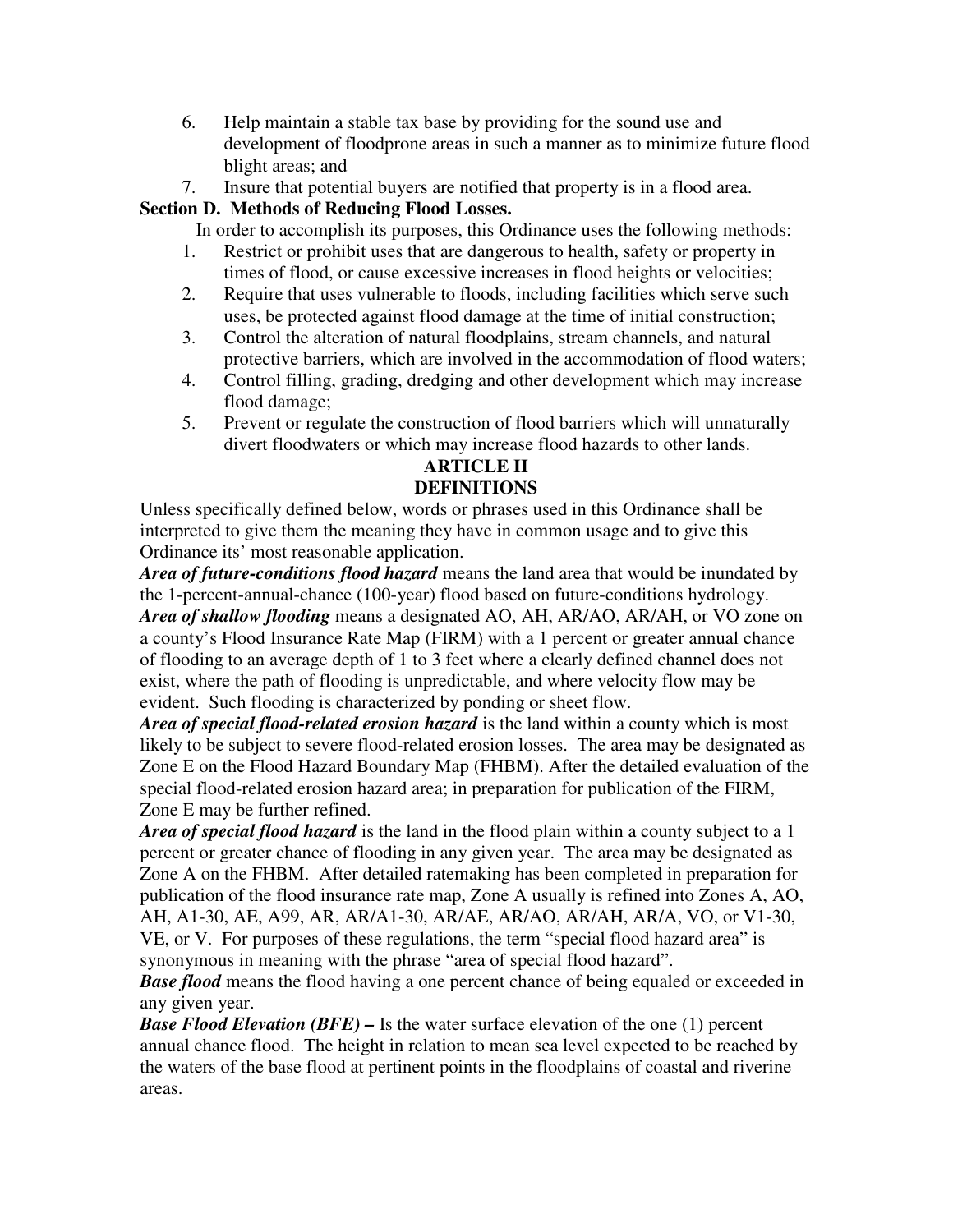*Basement* means any area of the building having its floor subgrade (below ground level) on all sides.

*Breakaway wall* means a wall that is not part of the structural support of the building and is intended through its design and construction to collapse under specific lateral loading forces, without causing damage to the elevated portion of the building or supporting foundation system.

### *Building*--see structure.

*Conditional Letter of Map Revision* means FEMA's comment on a proposed project that would, upon construction, affect the hydrologic or hydraulic characteristics of a flooding source and thus result in the modification of the existing regulatory floodway, the effective Base Flood Elevations, or the Special Flood Hazard Area. The letter does not revise an effective map; it indicates whether the project, if built as proposed, would be recognized by FEMA.

*Development* means any man-made change to improved or unimproved real estate, including but not limited to buildings or other structures, mining, dredging, filling, grading, paving, excavation or drilling operations or storage of equipment or materials. *Erosion* means the process of the gradual wearing away of land masses. This peril is not per se covered under the Program.

*Existing construction* means for the purposes of determining rates, structures for which the "start of construction" commenced before the effective date of the FIRM or before January 1, 1975, for FIRMs effective before that date. "Existing construction" may also be referred to as "existing structures."

*Existing manufactured home park or subdivision* means a manufactured home park or subdivision for which the construction of facilities for servicing the lots on which the manufactured homes are to be affixed (including, at a minimum, the installation of utilities, the construction of streets, and either final site grading or the pouring of concrete pads) is completed before the effective date of the floodplain management regulations adopted by a county.

# *Existing structures*--see existing construction.

*Expansion to an existing manufactured home park or subdivision* means the preparation of additional sites by the construction of facilities for servicing the lots on which the manufacturing homes are to be affixed (including the installation of utilities, the construction of streets, and either final site grading or the pouring of concrete pads). *Flood or Flooding* means:

- 1. A general and temporary condition of partial or complete inundation of normally dry land areas from:
	- a. The overflow of inland or tidal waters.
	- b. The unusual and rapid accumulation or runoff of surface waters from any source.
	- c. Mudslides (i.e., mudflows) which are proximately caused by flooding as defined in paragraph (1)(b) of this definition and are akin to a river of liquid and flowing mud on the surfaces of normally dry land areas, as when earth is carried by a current of water and deposited along the path of the current.
- 2. The collapse or subsidence of land along the shore of a lake or other body of water as a result of erosion or undermining caused by waves or currents of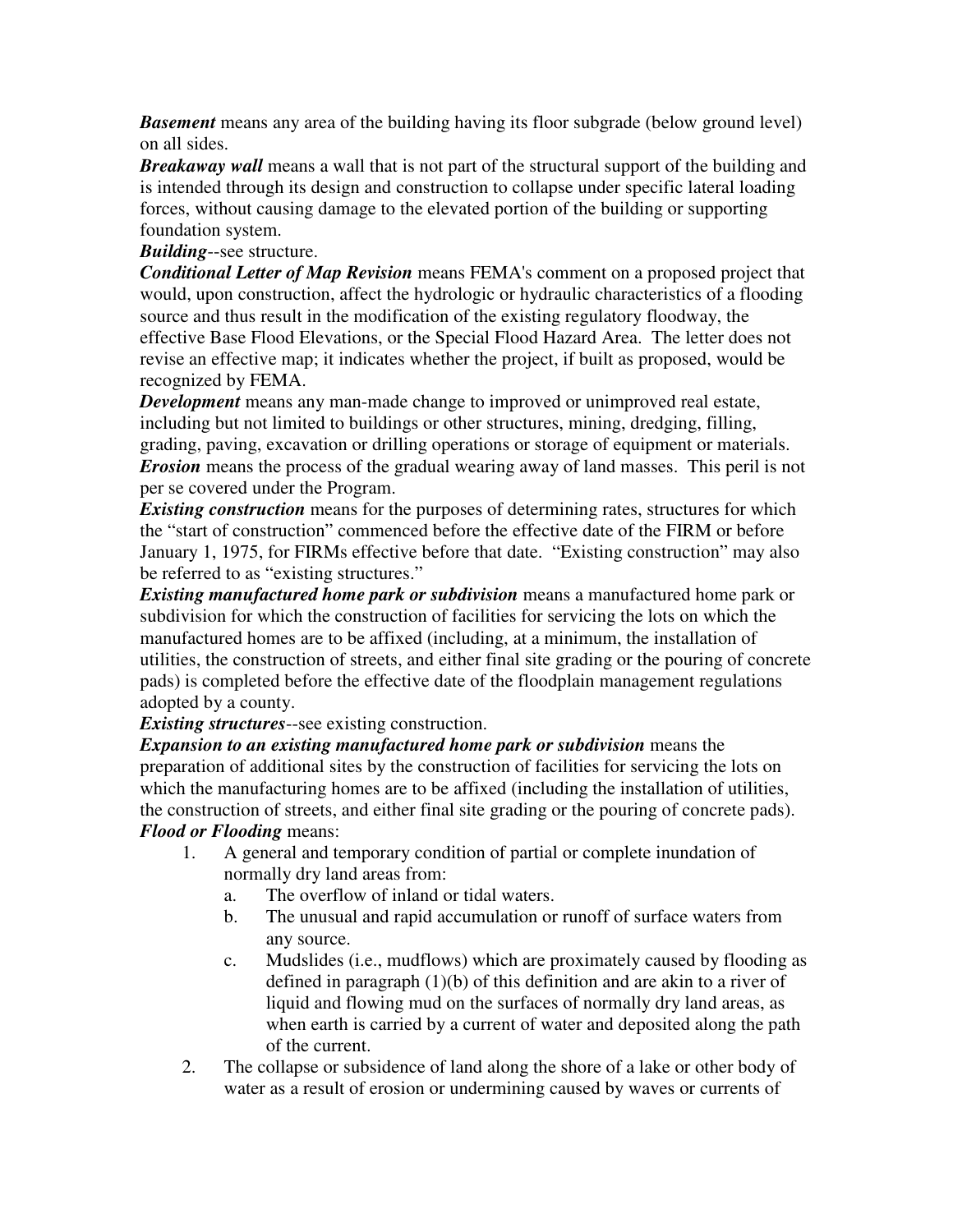water exceeding anticipated cyclical levels or suddenly caused by an unusually high water level in a natural body of water, accompanied by a severe storm, or by an unanticipated force of nature, such as flash flood or an abnormal tidal surge, or by some similarly unusual and unforeseeable event which results in flooding as defined in paragraph (1)(a) of this definition.

*Flood elevation* determination means a determination by the Administrator of the water surface elevations of the base flood, that is, the flood level that has a one percent or greater chance of occurrence in any given year.

*Flood Insurance Rate Map (FIRM)* means an official map of a county, on which the Administrator has delineated both the special hazard areas and the risk premium zones applicable to the county.

*Flood Insurance Study or Flood elevation study* means an examination, evaluation and determination of flood hazards and, if appropriate, corresponding water surface elevations, or an examination, evaluation and determination of mudslide (i.e., mudflow) and/or flood-related erosion hazards.

*Flood plain or flood-prone area* means any land area susceptible to being inundated by water

from any source (see definition of "flooding").

*Flood proofing* means any combination of structural and non-structural additions, changes, or adjustments to structures which reduce or eliminate flood damage to real estate or improved real property, water and sanitary facilities, structures and their contents.

*Floodway--*see regulatory floodway.

*Floodway encroachment lines* mean the lines marking the limits of floodways on Federal, State and local flood plain maps.

*Freeboard* means a factor of safety usually expressed in feet above a flood level for purposes of flood plain management. "Freeboard" tends to compensate for the many unknown factors that could contribute to flood heights greater than the height calculated for a selected size flood and floodway conditions, such as wave action, bridge openings, and the hydrological effect of urbanization of the watershed.

*Functionally dependent use* means a use which cannot perform its intended purpose unless it is located or carried out in close proximity to water. The term includes only docking facilities, port facilities that are necessary for the loading and unloading of cargo or passengers, and ship building and ship repair facilities, but does not include long-term storage or related manufacturing facilities.

*Highest adjacent grade* means the highest natural elevation of the ground surface prior to construction next to the proposed walls of a structure.

*Historic Structure* means any structure that is:

- 1. Listed individually in the National Register of Historic Places (a listing maintained by the Department of Interior) or preliminarily determined by the Secretary of the Interior as meeting the requirements for individual listing on the National Register;
- 2. Certified or preliminarily determined by the Secretary of the Interior as contributing to the historical significance of a registered historic district or a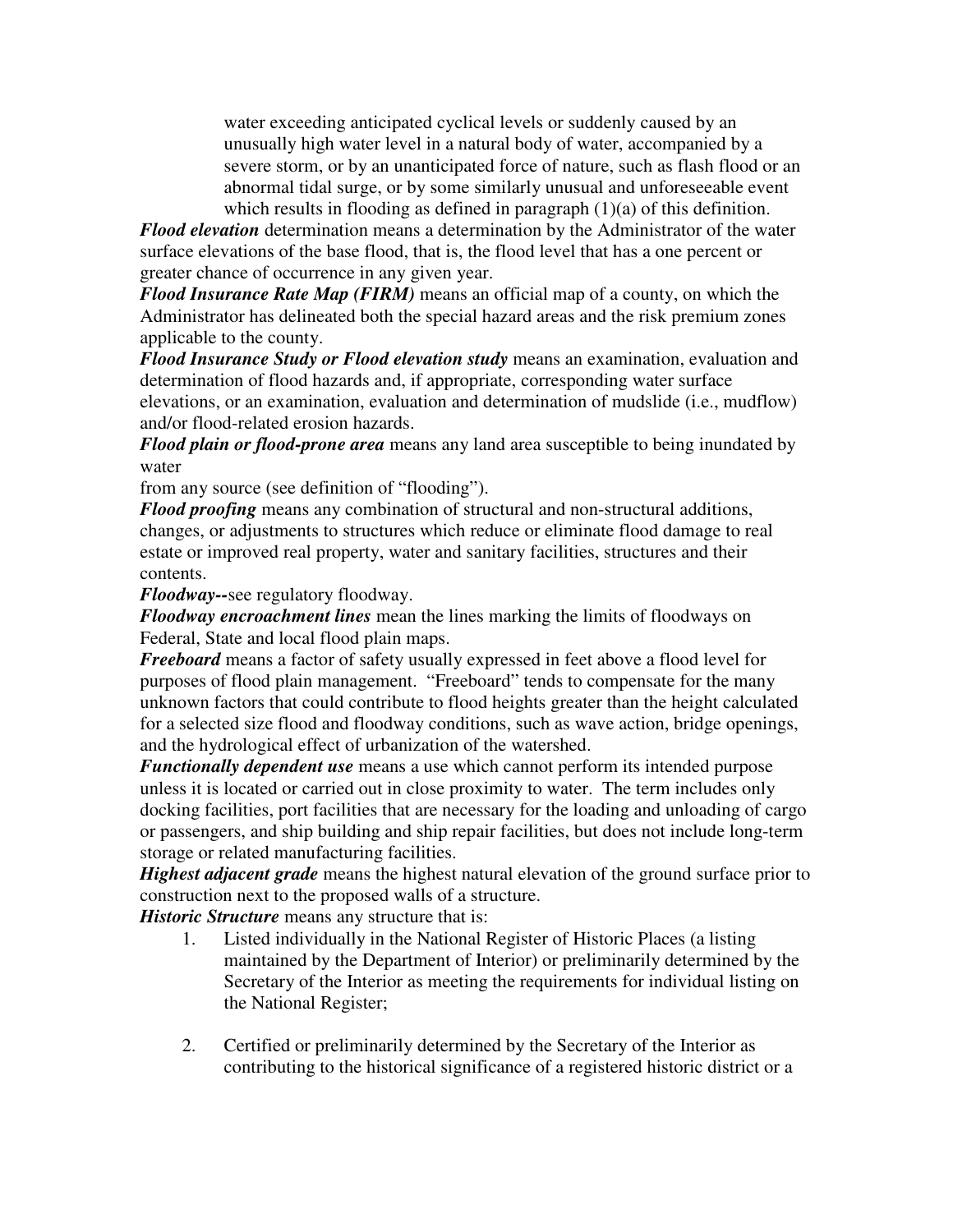district preliminarily determined by the Secretary to qualify as a registered historic district;

- 3. Individually listed on a state inventory of historic places in states with historic reservation programs which have been approved by the Secretary of the Interior; or
- 4. Individually listed on a local inventory of historic places in communities with historic preservation programs that have been certified either:
	- a. By an approved state program as determined by the Secretary of the Interior or
	- b. Directly by the Secretary of the Interior in states without approved programs.

Letter of Map Amendment means an official amendment, by letter, to an effective map. A LOMA establishes a property's location in relation to the Special Flood Hazard Area and are usually issued because a property has been inadvertently mapped as being in the floodplain, but is actually on natural high ground above the base flood elevation. *Letter of Map Revision* means FEMA's modification to an effective Flood Insurance Rate Map, or Flood Boundary and Floodway Map, or both. LOMRs are generally based on the implementation of physical measures that affect the hydrologic or hydraulic characteristics of a flooding source and thus result in the modification of the existing regulatory floodway, the effective Base Flood Elevations, or the Special Flood Hazard Area.

*Letter of Map Revision Based on Fill* means FEMA's modification of the Special Flood Hazard Area shown on the Flood Insurance Rate Map based on the placement of fill outside the existing regulatory floodway.

*Levee* means a man-made structure usually an earthen embankment, designed and constructed in accordance with sound engineering practices to contain, control, or divert the flow of water so as to provide protection from temporary flooding.

*Levee System* means a flood protection system which consists of a levee, or levees, and associated structures, such as closure and drainage devices, which are constructed and operated

in accordance with sound engineering practices.

*Lowest Floor* means the lowest floor of the lowest enclosed area (including basement). An unfinished or flood resistant enclosure, usable solely for parking of vehicles, building access or storage in an area other than a basement area is not considered a building's lowest floor;

Provided, that such enclosure is not built so as to render the structure in violation of the applicable non-elevation design requirements of Sec. 60.3 of the National Flood Insurance Program regulations.

*Manufactured home* means a structure, transportable in one or more sections, which is built on a permanent chassis and is designed for use with or without a permanent foundation when attached to the required utilities. The term "manufactured home" does not include a "recreational vehicle".

*Manufactured home park or subdivision* means a parcel (or contiguous parcels) of land divided into two or more manufactured home lots for rent or sale.

*Map* means the Flood Hazard Boundary Map (FHBM) or the Flood Insurance Rate Map (FIRM) for a county issued by the Agency.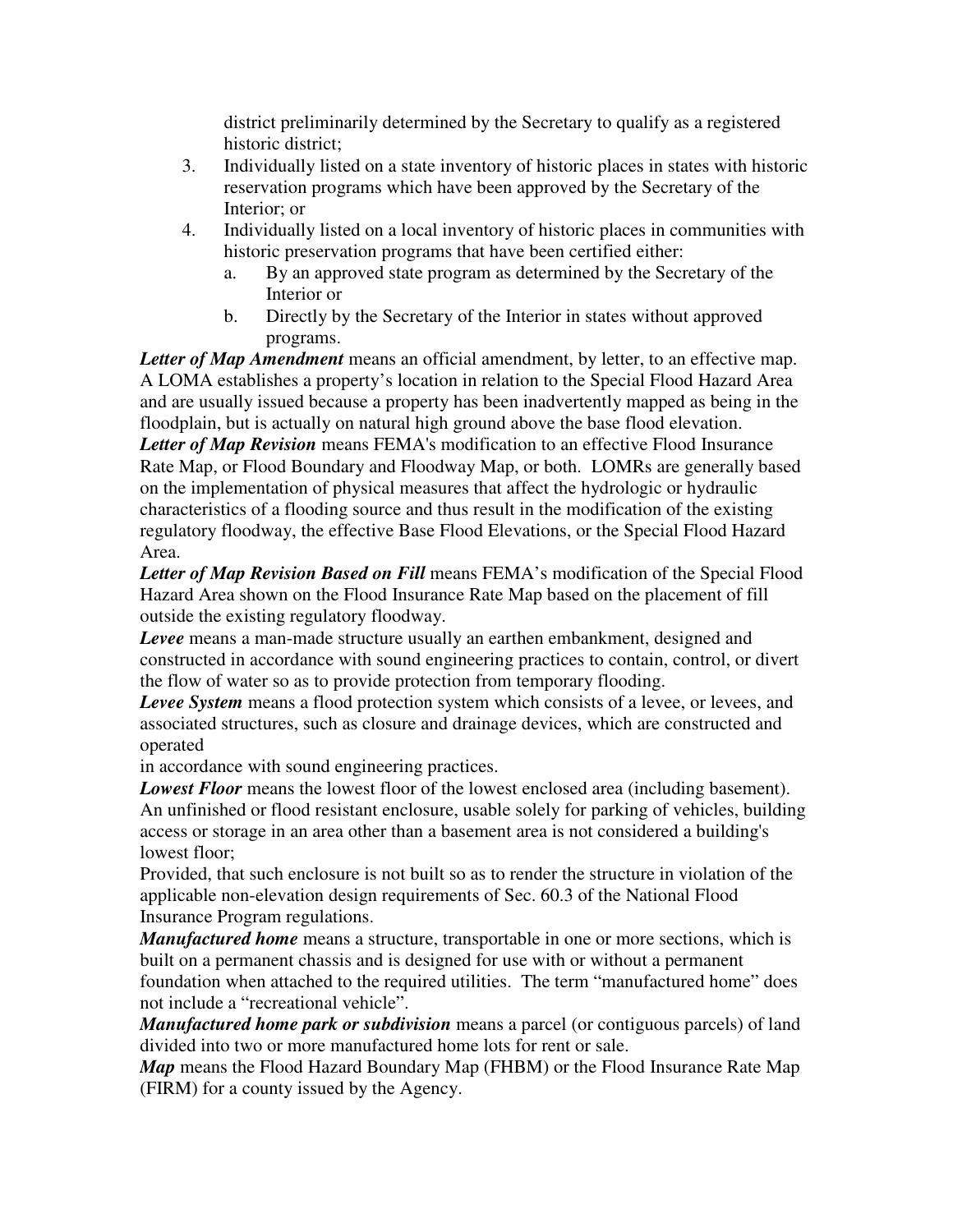*Mean sea level* means, for purposes of the National Flood Insurance Program, the National Geodetic Vertical Datum (NGVD) of 1929 or other datum, to which base flood elevations shown on a county's Flood Insurance Rate Map are referenced.

*New construction* means, for the purposes of determining insurance rates, structures for which the "start of construction" commenced on or after the effective date of an initial FIRM or after December 31, 1974, whichever is later, and includes any subsequent improvements to such structures. For floodplain management purposes, new construction means structures for which the start of construction commenced on or after the effective date of a floodplain management regulation adopted by a county and includes any subsequent improvements to such structures.

*New manufactured home park or subdivision* means a manufactured home park or subdivision for which the construction of facilities for servicing the lots on which the manufactured homes are to be affixed (including at a minimum, the installation of utilities, the construction of streets, and either final site grading or the pouring of concrete pads) is completed on or after the effective date of floodplain management regulations adopted by a county.

*Recreational vehicle* means a vehicle which is:

- 1. Built on a single chassis;
- 2. 400 square feet or less when measured at the largest horizontal projection;
- 3. Designed to be self-propelled or permanently towable by a light duty truck; and
- 4. Designed primarily not for use as a permanent dwelling but as temporary living quarters for recreational, camping, travel, or seasonal use.

*Regulatory floodway* means the channel of a river or other watercourse and the adjacent land areas that must be reserved in order to discharge the base flood without cumulatively increasing the water surface elevation more than a designated height.

*Special flood hazard area:* see "area of special flood hazard".

*Special hazard area* means an area having special flood, mudslide (i.e., mudflow), or flood-related erosion hazards, and shown on an FHBM or FIRM as Zone A, AO, A1-30, AE, AR, AR/A1-30, AR/AE, AR/AO, AR/AH, AR/A, A99, AH, VO, V1-30, VE, V, M, or E.

*Start of Construction* (for other than new construction or substantial improvements under the Coastal Barrier Resources Act (Pub. L. 97-348)), includes substantial improvement, and means the date the building permit was issued, provided the actual start of construction, repair, reconstruction, rehabilitation, addition placement, or other improvement was within 180 days of the permit date. The actual start means either the first placement of permanent construction of a structure on a site, such as the pouring of slab or footings, the installation of piles, the construction of columns, or any work beyond the stage of excavation; or the placement of a manufactured home on a foundation. Permanent construction does not include land preparation, such as clearing, grading and filling; nor does it include the installation of streets and/or walkways; nor does it include excavation for a basement, footings, piers, or foundations or the erection of temporary forms; nor does it include the installation on the property of accessory buildings, such as garages or sheds not occupied as dwelling units or not part of the main structure. For a substantial improvement, the actual start of construction means the first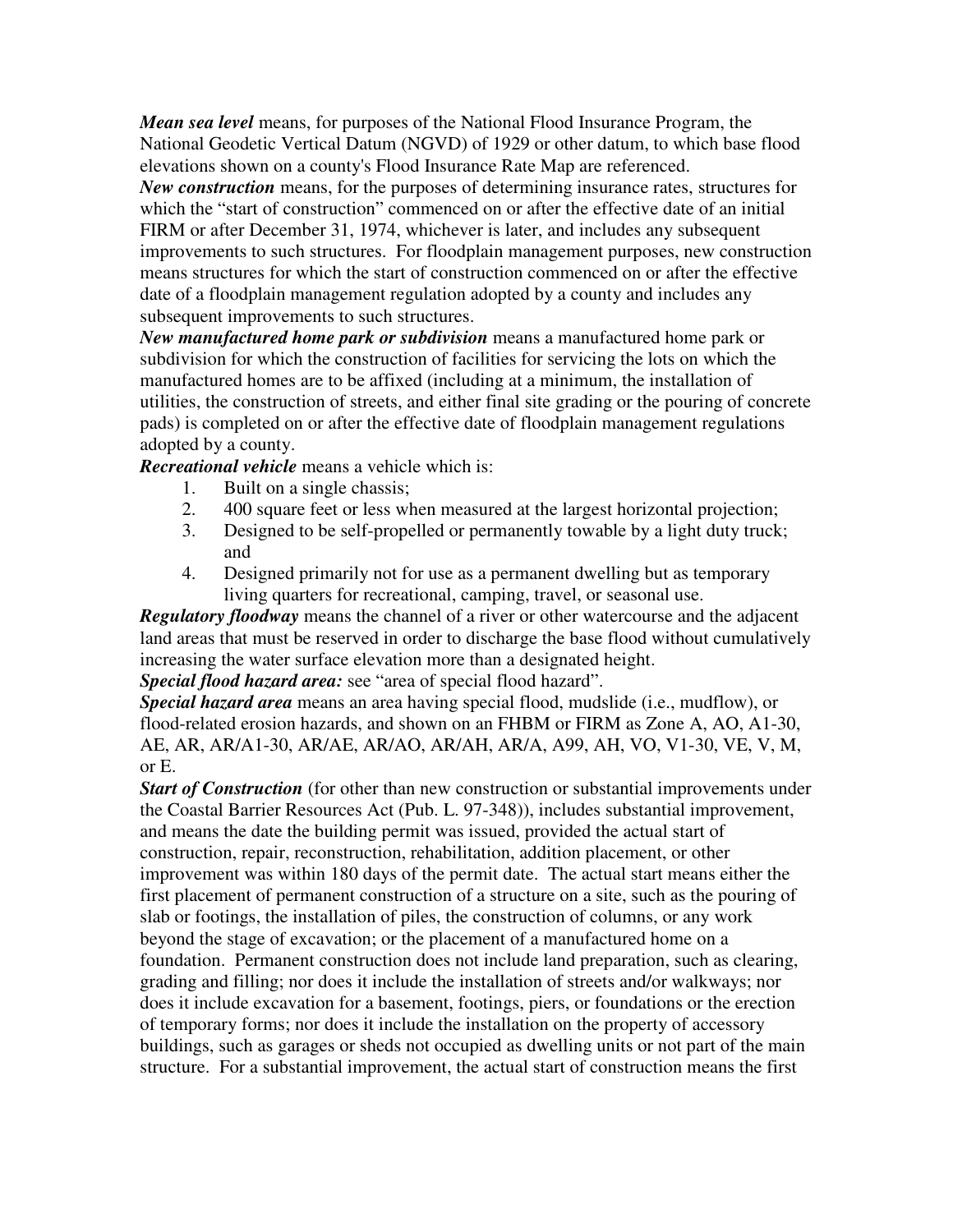alteration of any wall, ceiling, floor, or other structural part of a building, whether or not that alteration affects the external dimensions of the building.

*Structure* means, for floodplain management purposes, a walled and roofed building, including a gas or liquid storage tank, that is principally above ground, as well as a manufactured home. Structure, for insurance purposes, means:

- 1. A building with two or more outside rigid walls and a fully secured roof, that is affixed to a permanent site;
- 2. A manufactured home ("a manufactured home," also known as a mobile home, is a structure: built on a permanent chassis, transported to its site in one or more sections, and affixed to a permanent foundation); or
- 3. A travel trailer without wheels built on a chassis and affixed to a permanent foundation, that is regulated under the county's floodplain management and building ordinances or laws.

 For the latter purpose, "structure" does not mean a recreational vehicle or a park trailer or other similar vehicle, except as described in paragraph (3) of this definition, or a gas or liquid storage tank.

*Substantial damage* means damage of any origin sustained by a structure whereby the cost of restoring the structure to it's before damaged condition would equal or exceed 50 percent of the

market value of the structure before the damage occurred.

*Substantial improvement* means any reconstruction, rehabilitation, addition, or other improvement of a structure, the cost of which equals or exceeds 50 percent of the market value of the structure before the "start of construction" of the improvement. This term includes structures which have incurred "substantial damage", regardless of the actual repair work performed. The term does not, however, include either:

- 1. Any project for improvement of a structure to correct existing violations of state or local health, sanitary, or safety code specifications which have been identified by the local code enforcement official and which are the minimum necessary to assure safe living conditions or
- 2. Any alteration of a "historic structure", provided that the alteration will not preclude the structure's continued designation as a "historic structure."

*Variance* means a grant of relief by a county from the terms of a flood plain management regulation.

*Violation* means the failure of a structure or other development to be fully compliant with the county's flood plain management regulations. A structure or other development without the elevation certificate, other certifications, or other evidence of compliance required in **Sec. 60.3(b)(5), (c)(4), (c)(10), (d)(3), (e)(2), (e)(4), or (e)(5)** of the National Flood Insurance Program regulations is presumed to be in violation until such time as that documentation is provided.

*Water surface elevation* means the height, in relation to the National Geodetic Vertical Datum (NGVD) of 1929, (or other datum, where specified) of floods of various magnitudes and frequencies in the flood plains of coastal or riverine areas.

# **ARTICLE III GENERAL PROVISIONS**

**Section A. Lands to Which this Ordinance Applies.**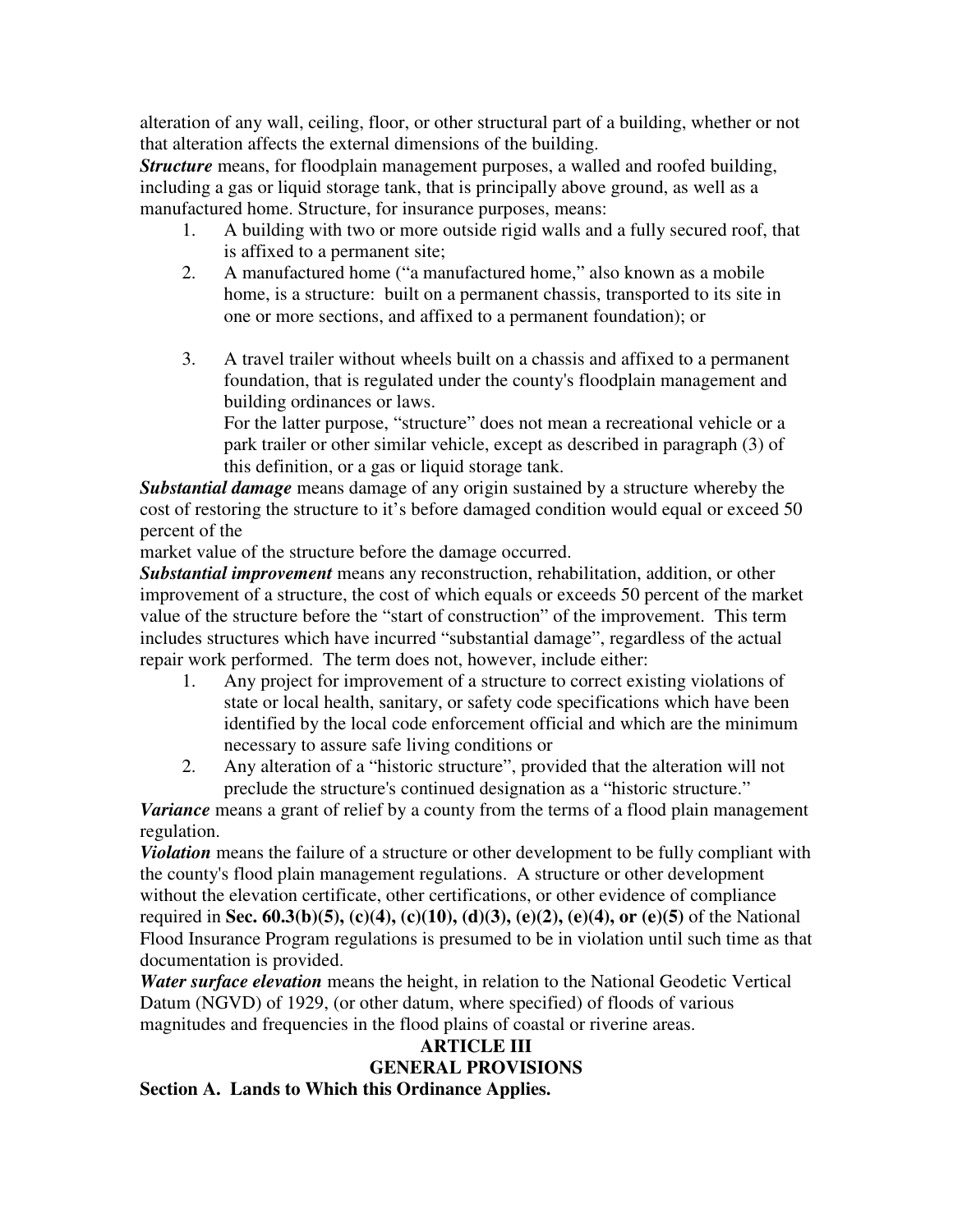The Ordinance shall apply to all areas of special flood hazard within the jurisdiction of Union County.

# **Section B. Basis for Establishing the Areas of Special Flood Hazard.**

The areas of special flood hazard identified by the Federal Emergency Management Agency in a scientific and engineering report entitled, "The Flood Insurance Study for Union County, SD," dated February 23, 2001, with accompanying Flood Insurance Rate Maps (FIRM), dated February 23, 2001 and any revisions thereto are hereby adopted by reference and declared to be a part of this Ordinance.

# **Section C. Establishment of Development Permit.**

A Development Permit shall be required to ensure conformance with the provisions of this Ordinance.

# **Section D. Compliance.**

No structure or land shall hereafter be located, altered, or have its use changed without full compliance with the terms of this Ordinance and other applicable regulations.

# **Section E. Abrogation and Greater Restrictions.**

This Ordinance is not intended to repeal, abrogate, or impair any existing easements, covenants, or deed restrictions. However, where this Ordinance and another ordinance, easement, covenant, or deed restriction conflict or overlap, whichever imposes the more stringent restrictions shall prevail.

# **Section F. Interpretation.**

In the interpretation and application of this Ordinance, all provisions shall be:

- 1. Considered as minimum requirements;
- 2. Liberally construed in favor of the governing body; and
- 3. Deemed neither to limit nor repeal any other powers granted under state statutes.

# **Section G. Warning and Disclaimer or Liability.**

The degree of flood protection required by this Ordinance is considered reasonable for regulatory purposes and is based on scientific and engineering considerations. On rare occasions greater floods can and will occur and flood heights may be increased by manmade or natural causes.

This Ordinance does not imply that land outside the areas of special flood hazards or uses permitted within such areas will be free from flooding or flood damages. This Ordinance shall not create liability on the part of the County or any official or employee thereof for any flood damages that result from reliance on this Ordinance or any administrative decision lawfully made thereunder.

# **Section H. Severability.**

If any section, provision, or portion of this Ordinance is adjudged unconstitutional or invalid by a court, the remainder of the Ordinance shall not be affected.

# **ARTICLE IV ADMINISTRATION**

# **Section A. Designation of the Floodplain Administrator.**

The Union County Planning and Zoning Director is hereby appointed the Floodplain Administrator to administer and implement the provisions of this Ordinance and other appropriate sections of 44 CFR (National Flood Insurance Program Regulations) pertaining to floodplain management.

# **Section B. Duties and Responsibilities of the Floodplain Administrator.**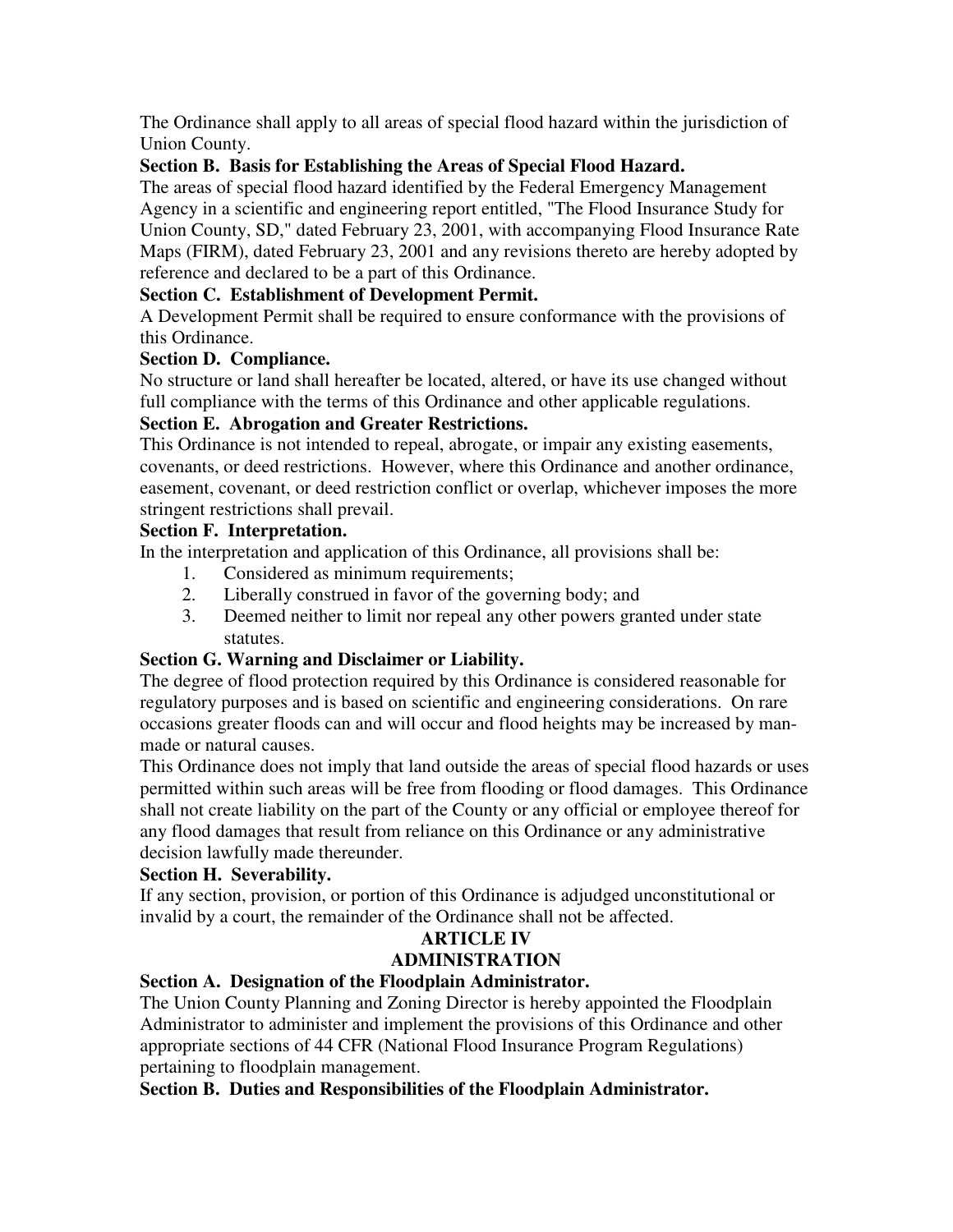Duties and responsibilities of the Floodplain Administrator shall include, but not be limited to, the following:

- 1. Maintain and hold open for public inspection all records pertaining to the provisions of this Ordinance.
- 2. Review permit application to determine whether proposed building site, including the placement of manufactured homes, will be reasonably safe from flooding.
- 3. Review, approve or deny all applications for development permits required by adoption of this Ordinance.
- 4. Review permits for proposed development to assure that all necessary permits have been obtained from those Federal, State or local governmental agencies (including Section 404 of the Federal Water Pollution Control Act Amendments of 1972, 33 U.S.C. 1334) from which prior approval is required.
- 5. Where interpretation is needed as to the exact location of the boundaries of the areas of special flood hazards (for example, where there appears to be a conflict between a mapped boundary and actual field conditions) the Floodplain Administrator shall make the necessary interpretation.
- 6. Notify, in riverine situations, adjacent communities and the State Coordinating Agency which is the South Dakota Office of Emergency Management (OEM), prior to any alteration or relocation of a watercourse, and submit evidence of such notification to the Federal Emergency Management Agency.
- 7. Assure that the flood carrying capacity within the altered or relocated portion of any watercourse is maintained.
- 8. When base flood elevation data has not been provided in accordance, the Floodplain Administrator shall obtain, review and reasonably utilize any base flood elevation data and floodway data available from a Federal, State or other source, in order to administer the provisions of this Ordinance.
- 9. When a regulatory floodway has not been designated, the Floodplain Administrator must require that no new construction, substantial improvements, or other development (including fill) shall be permitted within Zones A1-30 and AE on the county's FIRM, unless it is demonstrated that the cumulative effect of the proposed development, when combined with all other existing and anticipated development, will not increase the water surface elevation of the base flood more than one foot at any point within the county.
- 10. Under the provisions of 44 CFR Chapter 1, Section 65.12, of the National Flood Insurance Program regulations, a county may approve certain development in Zones A1-30, AE, AH, on the county's FIRM which increases the water surface elevation of the base flood by more than one foot, provided that the county first applies for a conditional FIRM revision through FEMA (Conditional Letter of Map Revision).

# **Section C. Permit Procedures.**

Application for a Development Permit shall be presented to the Floodplain Administrator on forms furnished by him/her and may include, but not be limited to, plans in duplicate drawn to scale showing the location, dimensions, and elevation of proposed landscape alterations, existing and proposed structures, including the placement of manufactured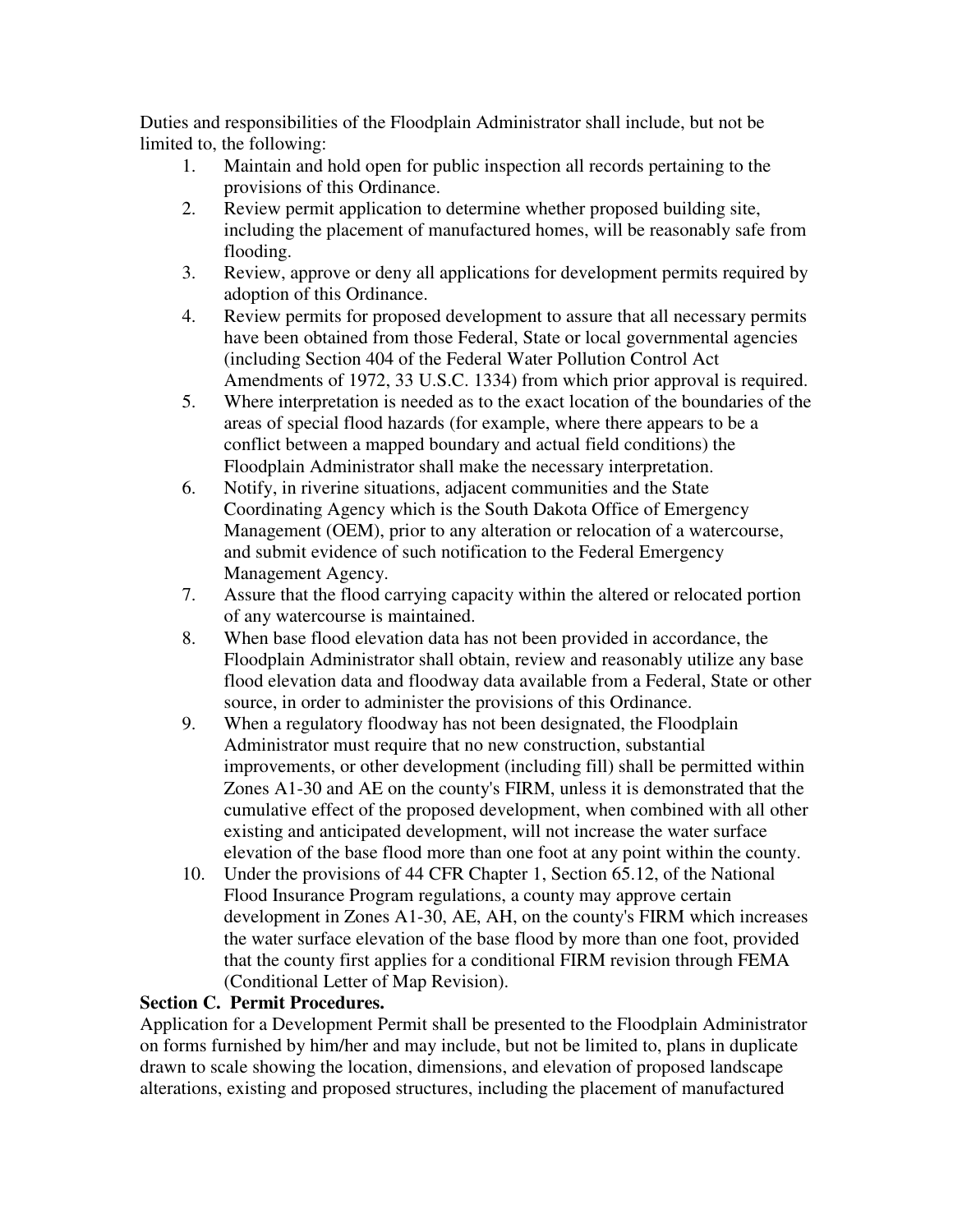homes, and the location of the foregoing in relation to areas of special flood hazard. Additionally, the following information is required:

- 1. Elevation (in relation to mean sea level), of the lowest floor (including basement) of all new and substantially improved structures;
- 2. Elevation in relation to mean sea level to which any nonresidential structure shall be floodproofed;
- 3. A certificate from a registered professional engineer or architect that the nonresidential floodproofed structure shall meet the floodproofing criteria of Article V, Section B;
- 4. Description of the extent to which any watercourse or natural drainage will be altered or relocated as a result of proposed development.
- 5. Maintain a record of all such information.

Approval or denial of a Development Permit by the Floodplain Administrator shall be based on all of the provisions of this Ordinance and the following relevant factors:

- 1. The danger to life and property due to flooding or erosion damage;
- 2. The susceptibility of the proposed facility and its contents to flood damage and the effect of such damage on the individual owner;
- 3. The danger that materials may be swept onto other lands to the injury of others;
- 4. The compatibility of the proposed use with existing and anticipated development;
- 5. The safety of access to the property in times of flood for ordinary and emergency vehicles;
- 6. The costs of providing governmental services during and after flood conditions including maintenance and repair of streets and bridges, and public utilities and facilities such as sewer, gas, electrical and water systems;
- 7. The expected heights, velocity, duration, rate of rise and sediment transport of the flood waters and the effects of wave action, if applicable, expected at the site;
- 8. The necessity to the facility of a waterfront location, where applicable;
- 9. The availability of alternative locations, not subject to flooding or erosion damage, for the proposed use;
- 10. The relationship of the proposed use to the comprehensive plan for that area.

# **Section D. Variance Procedures.**

- 1. The Board of County Commissioners shall act as the Appeal Board to hear and render judgment on requests for variances from the requirements of this Ordinance.
- 2. Any person or persons aggrieved by the decision of the Appeal Board may appeal such decision in the courts of competent jurisdiction.
- 3. The Floodplain Administrator shall maintain a record of all actions involving an appeal and shall report variances to the Federal Emergency Management Agency and the State Office of Emergency Management upon issuing a variance.
- 4. Variances may be issued for new construction and substantial improvements to be erected on a lot of one-half acre or less in size contiguous to and surrounded by lots with existing structures constructed below the base flood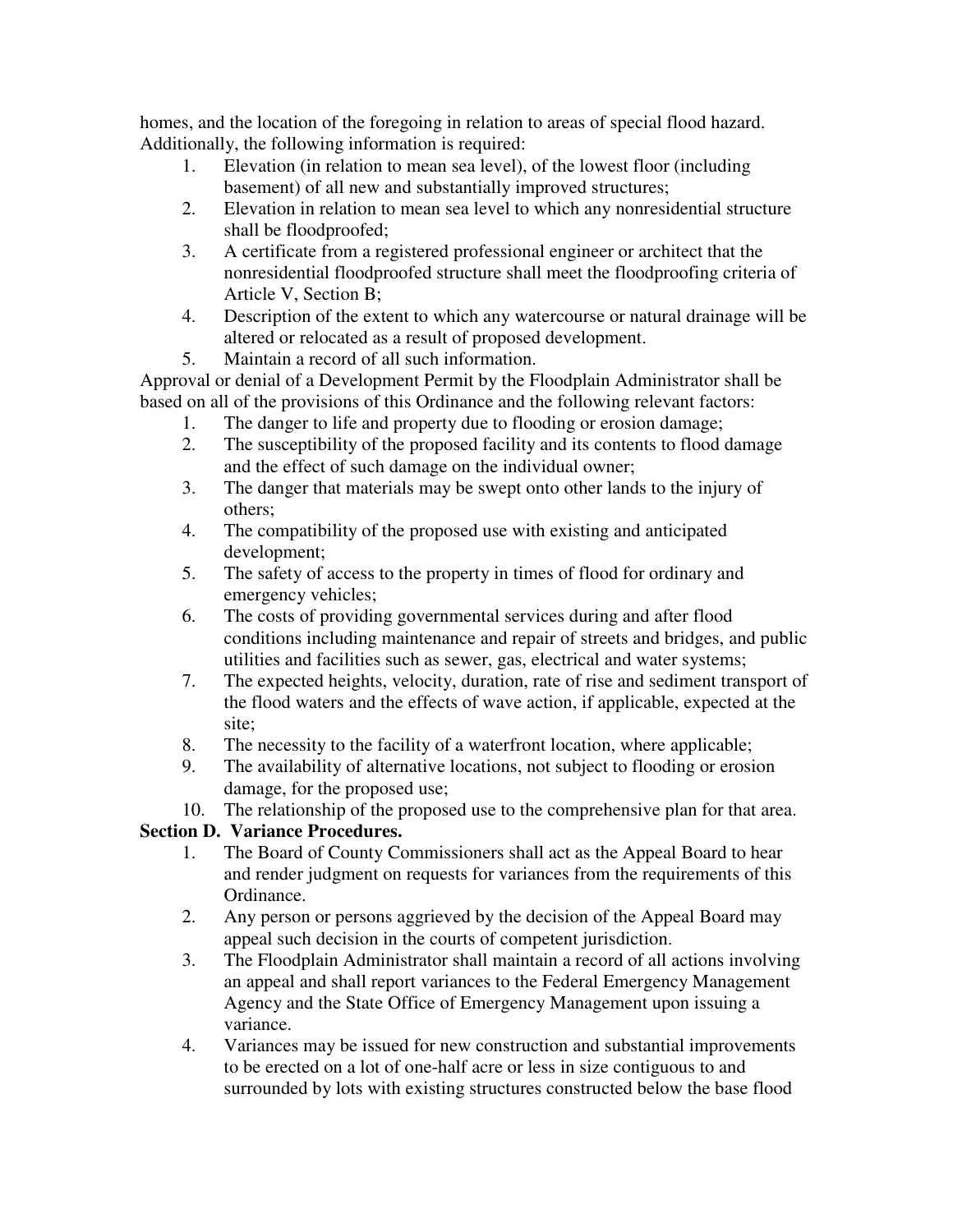level, providing the relevant factors in Section C of this Article have been fully considered. As the lot size increases beyond the one-half acre, the technical justification required for issuing the variance increases.

- 5. Upon consideration of the factors noted above and the intent of this Ordinance, the Appeal Board may attach such conditions to the granting of variances as it deems necessary to further the purpose and objectives of this Ordinance.
- 6. Variances shall not be issued within any designated floodway if any increase in flood levels during the base flood discharge would result.
- 7. Variances may be issued for the repair or rehabilitation of historic structures upon a determination that the proposed repair or rehabilitation will not preclude the structure's continued designation as a historic structure and the variance is the minimum necessary to preserve the historic character and design of the structure.
- 8. Prerequisites for granting variances:
	- a. Variances shall only be issued upon a determination that the variance is the minimum necessary, considering the flood hazard, to afford relief.
	- b. Variances shall only be issued upon:
		- i. Showing a good and sufficient cause;
		- ii. A determination that failure to grant the variance would result in exceptional hardship to the applicant, and
		- iii. A determination that the granting of a variance will not result in increased flood heights, additional threats to public safety, extraordinary public expense, create nuisances, cause fraud on or victimization of the public, or conflict with existing local laws or ordinances.
	- c. Any application to whom a variance is granted shall be given written notice that the structure will be permitted to be built with the lowest floor elevation below the base flood elevation, and that the cost of flood insurance will be commensurate with the increased risk resulting from the reduced lowest floor elevation.
- 9. Variances may be issued by a county for new construction and substantial improvements and for other development necessary for the conduct of a functionally dependent use provided that:
	- a. the criteria outlined in Article IV, Section D(1)-(8) are met, and
	- b. the structure or other development is protected by methods that minimize flood damages during the base flood and create no additional threats to public safety.

# **ARTICLE V**

# **PROVISIONS FOR FLOOD HAZARD REDUCTION**

# **Section A. General Standards.**

In all areas of special flood hazards the following provisions are required for all new construction and substantial improvements:

1. All new construction or substantial improvements shall be designed (or modified) and adequately anchored to prevent flotation, collapse or lateral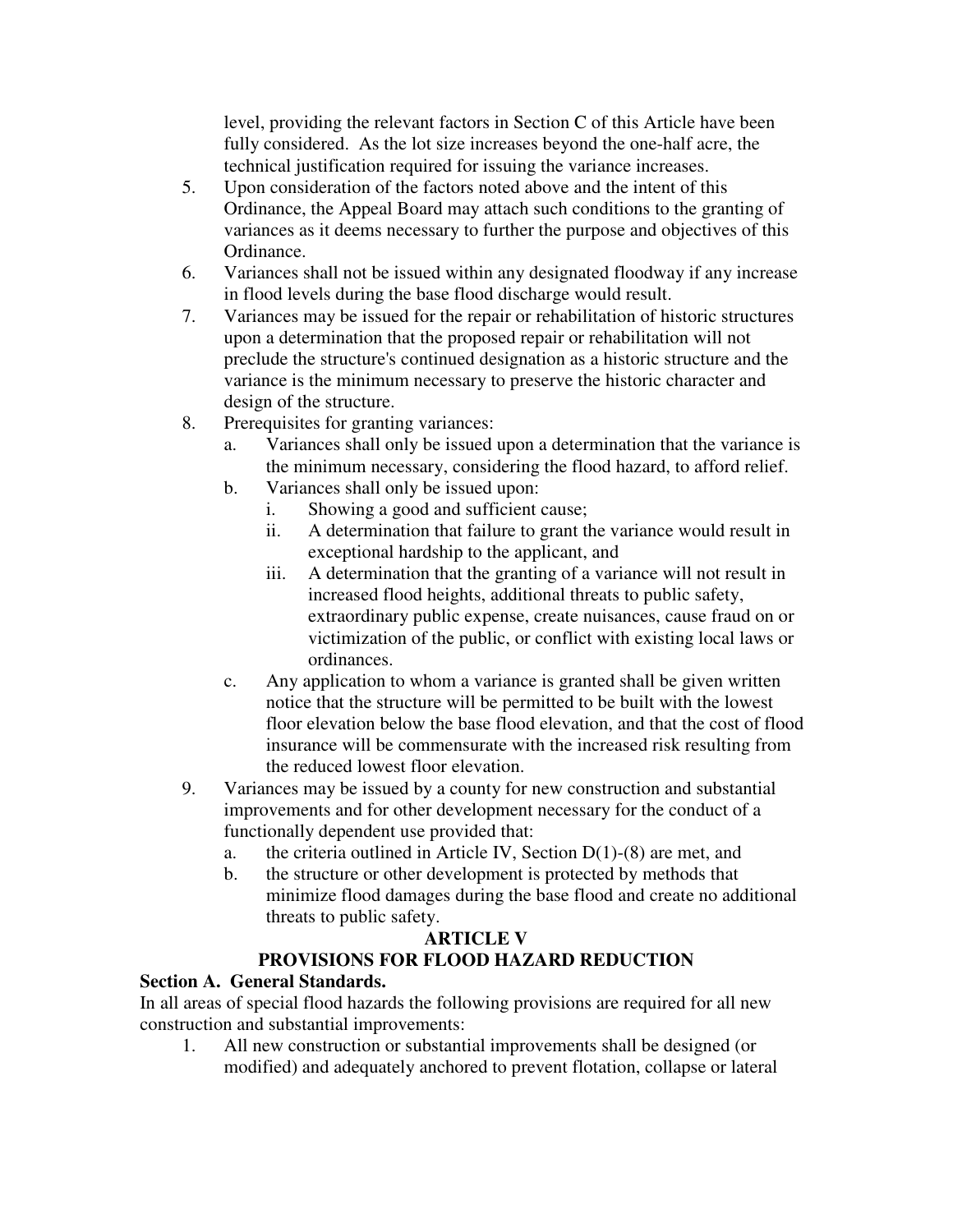movement of the structure resulting from hydrodynamic and hydrostatic loads, including the effects of buoyancy;

- 2. All new construction or substantial improvements shall be constructed by methods and practices that minimize flood damage;
- 3. All new construction or substantial improvements shall be constructed with materials resistant to flood damage;
- 4. All new construction or substantial improvements shall be constructed with electrical, heating, ventilation, plumbing, and air conditioning equipment and other service facilities that are designed and/or located so as to prevent water from entering or accumulating within the components during conditions of flooding.
- 5. All new and replacement water supply systems shall be designed to minimize or eliminate infiltration of flood waters into the system;
- 6. New and replacement sanitary sewage systems shall be designed to minimize or eliminate infiltration of flood waters into the system and discharge from the systems into flood waters; and,
- 7. On-site waste disposal systems shall be located to avoid impairment to them or contamination from them during flooding.

# **Section B. Specific Standards.**

In all areas of special flood hazards where base flood elevation data has been provided the following provisions are required:

- 1. Residential Construction new construction and substantial improvement of any residential structure shall have the lowest floor (including basement), elevated to one foot above the base flood elevation. A registered professional engineer, architect, or land surveyor shall submit a certification to the Floodplain Administrator that the standards of this Ordinance are satisfied.
- 2. Nonresidential Construction new construction and substantial improvements of any commercial, industrial or other nonresidential structure shall either have the lowest floor (including basement) elevated to one foot above the base flood level or together with attendant utility and sanitary facilities, be designed so that below the base flood level the structure is watertight with walls substantially impermeable to the passage of water and with structural components having the capability of resisting hydrostatic and hydrodynamic loads and effects of buoyancy. A registered professional engineer or architect shall develop and/or review structural design, specifications, and plans for the construction, and shall certify that the design and methods of construction are in accordance with accepted standards of practice as outlined in this subsection. A record of such certification which includes the specific elevation (in relation to mean sea level) to which such structures are floodproofed shall be maintained by the Floodplain Administrator.
- 3. Enclosuresnew construction and substantial improvements, with fully enclosed areas below the lowest floor that are usable solely for parking of vehicles, building access or storage in an area other than a basement and which are subject to flooding shall be designed to automatically equalize hydrostatic flood forces on exterior walls by allowing for the entry and exit of floodwaters. Designs for meeting this requirement must either be certified by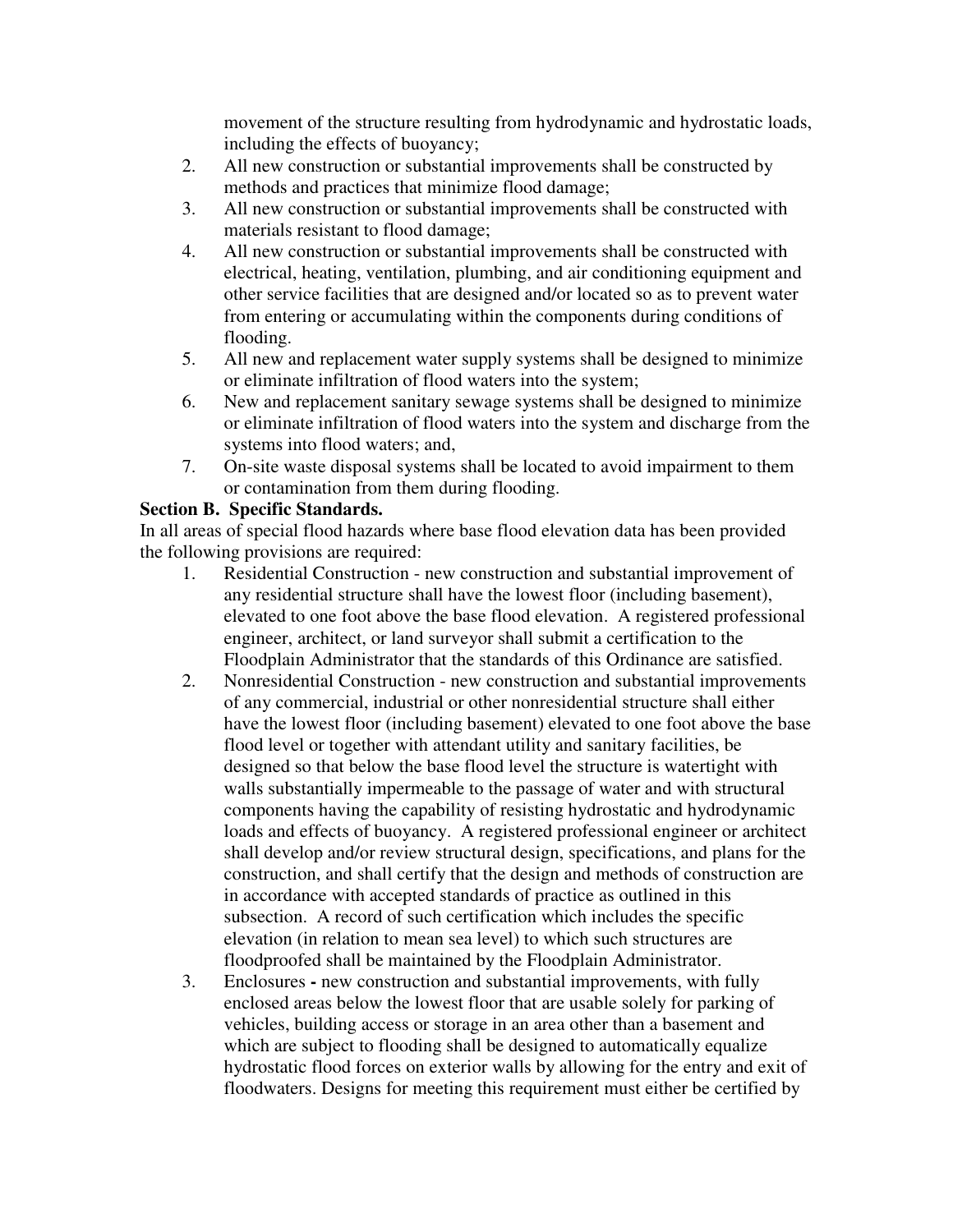a registered professional engineer or architect or meet or exceed the following minimum criteria:

- a. A minimum of two openings having a total net area of not less than one square inch for every square foot of enclosed area subject to flooding shall be provided.
- b. The bottom of all openings shall be no higher than one foot above grade.
- c. Openings may be equipped with screens, louvers, valves, or other coverings or devices provided that they permit the automatic entry and exit of floodwaters.
- 4. Manufactured Homes
	- a. Require that all manufactured homes to be placed within Zone A on a county's FHBM or FIRM shall be installed using methods and practices which minimize flood damage. For the purposes of this requirement, manufactured homes must be elevated and anchored to resist flotation, collapse, or lateral movement. Methods of anchoring may include, but are not limited to, use of over-the-top or frame ties to ground anchors. This requirement is in addition to applicable State and local anchoring requirements for resisting wind forces.
	- b. Require that manufactured homes that are placed or substantially improved within Zones A1-30, AH, and AE on the county's FIRM on sites (i) outside of a manufactured home park or subdivision, (ii) in a new manufactured home park or subdivision, (iii) in an expansion to an existing manufactured home park or subdivision, or (iv) in an existing manufactured home park or subdivision on which a manufactured home has incurred "substantial damage" as a result of a flood, be elevated on a permanent foundation such that the lowest floor of the manufactured home is elevated to or above the base flood elevation and be securely anchored to an adequately anchored foundation system to resist flotation, collapse, and lateral movement.
	- c. In A-1-30, AH, and AE Zones, require that manufactured homes to be placed or substantially improved in an existing manufactured home park to be elevated so that the lowest floor is at or above the Base Flood Elevation; OR the chassis is supported by reinforced piers no less than 36 inches in height above grade and securely anchored.
- 5. Recreational VehiclesRequire that recreational vehicles placed on sites within Zones A1-30, AH, and AE on the county's FIRM either:
	- a. Be on the site for fewer than 180 consecutive days;
	- b. Be fully licensed and ready for highway use; or
	- c. Meet the permit requirements of Article IV, Section C, and the elevation and anchoring requirements for "Manufactured Homes" of this section. A recreational vehicle is ready for highway use if it is on its wheels or jacking system, is attached to the site only by quick disconnect type utilities and security devices, and has no permanently attached additions.

# **Section C. Standards for Subdivision Proposals.**

1. All subdivision proposals including the placement of manufactured home parks and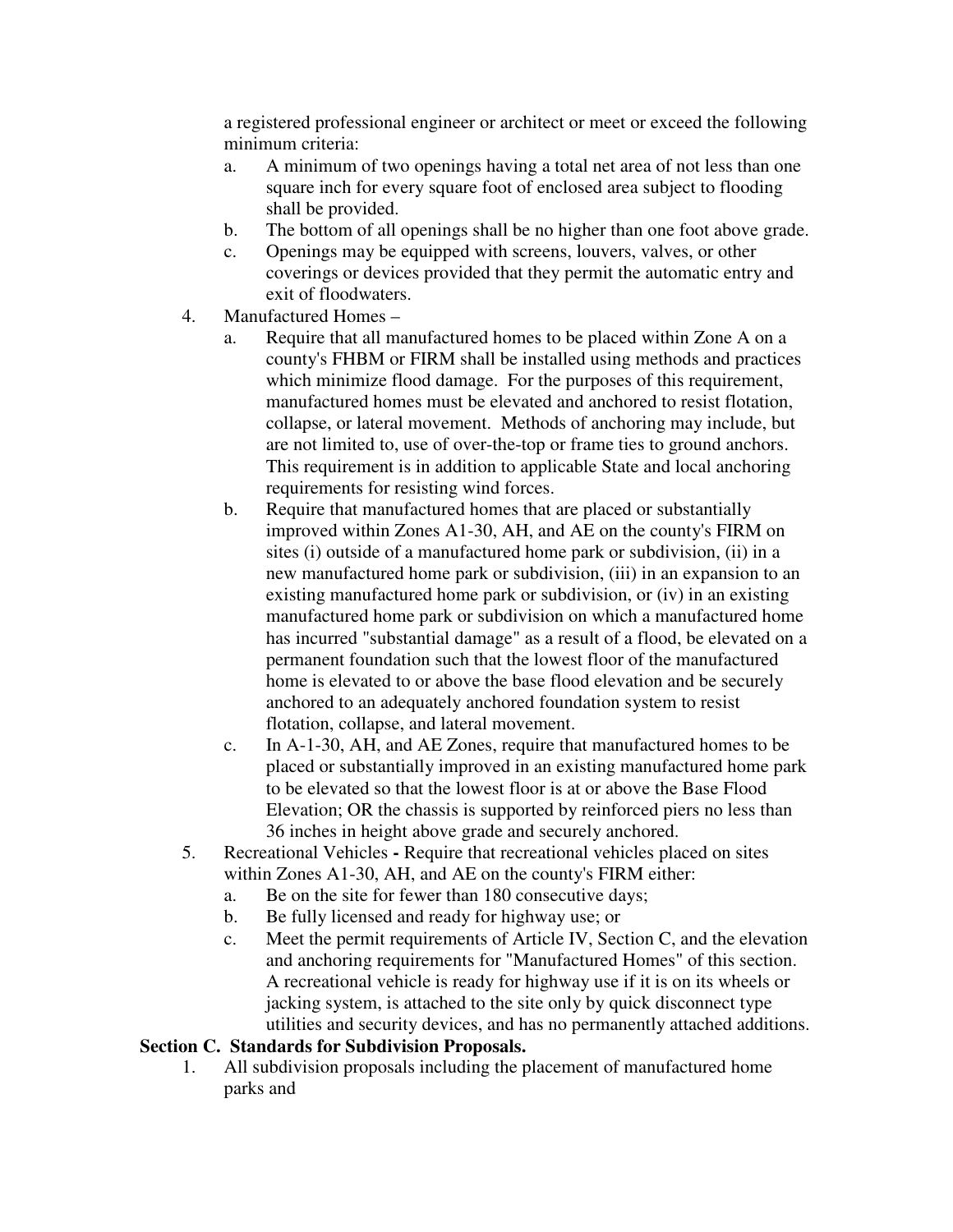subdivisions shall be consistent with the provisions of this Ordinance.

- 2. All proposals for the development of subdivisions including the placement of manufactured home parks and subdivisions shall meet Development Permit requirements of this Ordinance.
- 3. Base flood elevation data shall be generated for subdivision proposals and other proposed development including the placement of manufactured home parks and subdivisions which is greater than 50 lots or 5 acres, whichever is lesser.
- 4. All subdivision proposals including the placement of manufactured home parks and subdivisions shall have adequate drainage provided to reduce exposure to flood hazards.
- 5. All subdivision proposals including the placement of manufactured home parks and subdivisions shall have public utilities and facilities such as sewer, gas, electrical and water systems located and constructed to minimize or eliminate flood damage.

### **Section D. Floodways.**

Floodways located within areas of special flood hazard established in Article III, are extremely hazardous areas due to the velocity of flood waters which carry debris, potential projectiles and erosion potential, the following provisions shall apply:

- 1. Designate a regulatory floodway which will not increase the Base Flood level more than 1 foot.
- 2. Encroachments are prohibited, including fill, new construction, substantial improvements and other development within the adopted regulatory floodway *unless* it has been demonstrated through hydrologic and hydraulic analyses performed in accordance with standard engineering practice that the proposed encroachment would not result in any increase in flood levels within the county during the occurrence of the base flood discharge.
- 3. All new construction and substantial improvements shall comply with all applicable flood hazard reduction provisions of Article V in this Ordinance.
- 4. Under the provisions of 44 CFR Chapter 1, Section 65.12, of the National Flood Insurance Regulations, a county may permit encroachments within the adopted regulatory floodway that would result in an increase in base flood elevations, provided that the county first applies for a conditional FIRM and floodway revision through FEMA.

# **Section E. Penalties for Noncompliance.**

No structure or land shall hereafter be constructed, located, extended, converted, or altered without full compliance with the terms of this Ordinance and other applicable regulations. Violation of the provisions of this Ordinance by failure to comply with any of its requirements (including violations of conditions and safeguards established in connection with conditions) shall constitute a Class 2 misdemeanor and shall be punished pursuant to SDCL 7-18A-2. Each and every day of the continued violation may constitute a separate offense. In addition to any fine and imprisonment for each violation, violators shall pay all costs and expenses involved in the case. Nothing herein contained shall prevent Union County from taking such other lawful action as is necessary to prevent or remedy any violation.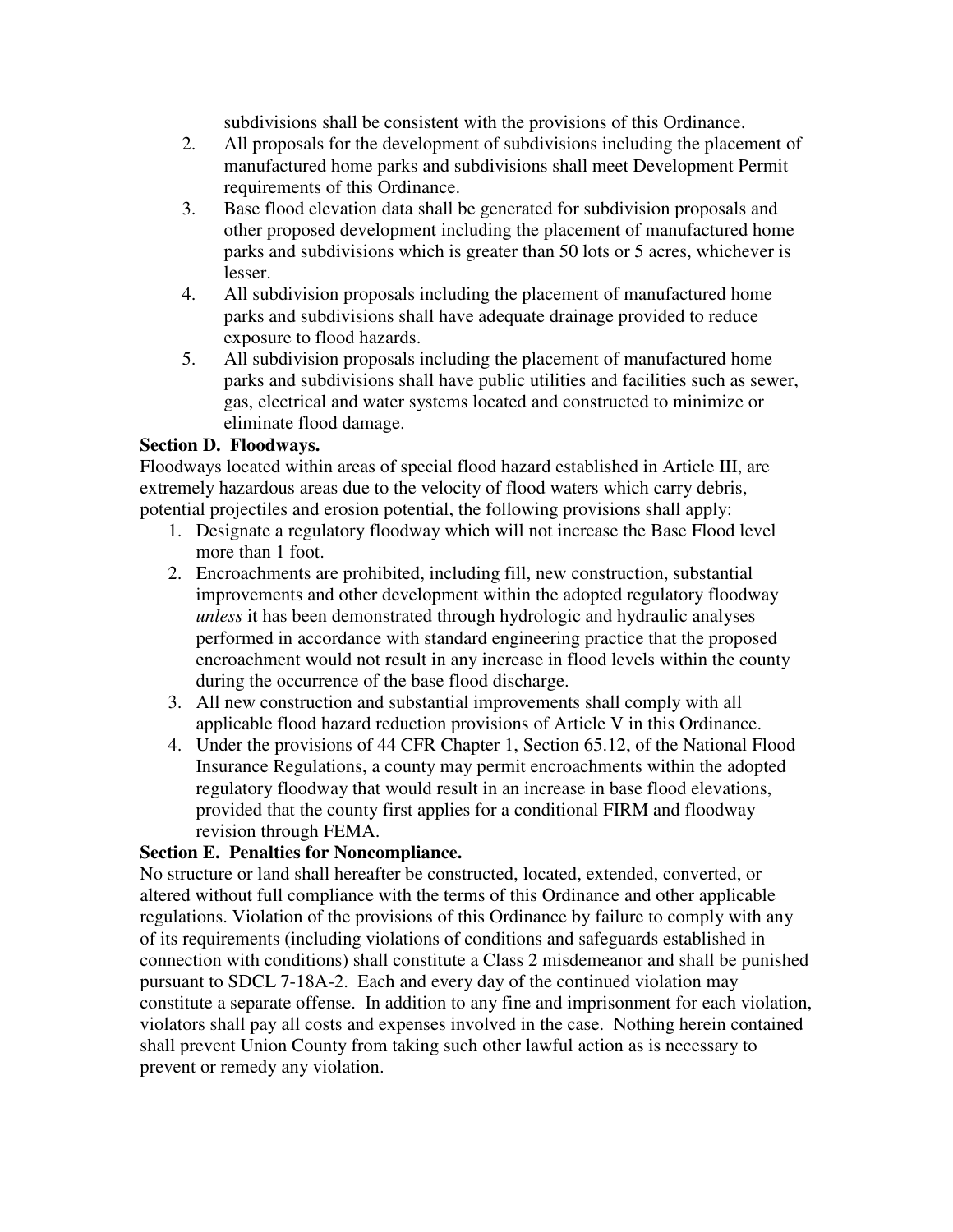*Section 3. It is hereby found and declared by Union County that severe flooding has occurred in the past within its jurisdiction and will certainly occur within the future; that flooding is likely to result in infliction of serious personal injury or death, and is likely to result in substantial injury or destruction of property within its jurisdiction; in order to effectively comply with minimum standards for coverage under the National Flood*  Insurance Program; and in order to effectively remedy the situation described herein, it *is necessary that this Ordinance become effective immediately. Therefore, an emergency is hereby declared to exist, and this Ordinance, being necessary for the immediate preservation of the public peace, health and safety, shall be in full force and effect from and after its passage and approval.* Dated  $19^{th}$  day of August, 2014.

Motion carried.

#### Personnel

 Motion by Schempp, second by Neely to approve the resignation of Shirley DeJong, dispatcher, effective August 6, 2014. Carried.

#### Cash Transfers

 Motion by Ustad, second by Neely to transfer \$46,000 from General Fund to 911 fund. Carried.

 Motion by Schempp, second by Ustad to transfer \$75,000 from General to CO Accumulation for highway building. Carried. (resolution 2005-27)

 Motion by Neely, second by Schempp to transfer \$50,000 from General to CO Accumulation for highway bridge. Carried. (resolution 2011-003)

#### Vehicle Maintenance

 Discussion took place on vehicle maintenance for the county vans. Board will visit with Hwy department performing minimum maintenance for the county vans.

#### Department Head Meetings

 The following department heads met with the board for monthly reports: Fair Manager Lingle, Weed Supervisor Dustin Carter; VSO Veatch.

#### Recess

Chairman declared a recess at 9:21 until 9:30 a.m.

#### **Highway**

PWA Roggow met with the board for various matters.

#### Recess

Chairman declared a recess at 10:01 to 10:05.

#### Claims

 Motion by Schempp, second by Ustad to approve the following claims amending the City of Elk Point bill for mowing from 898.52 to 98.52 as the \$200 per mowing event was in excess of the actual mowing cost: The following claims have been audited,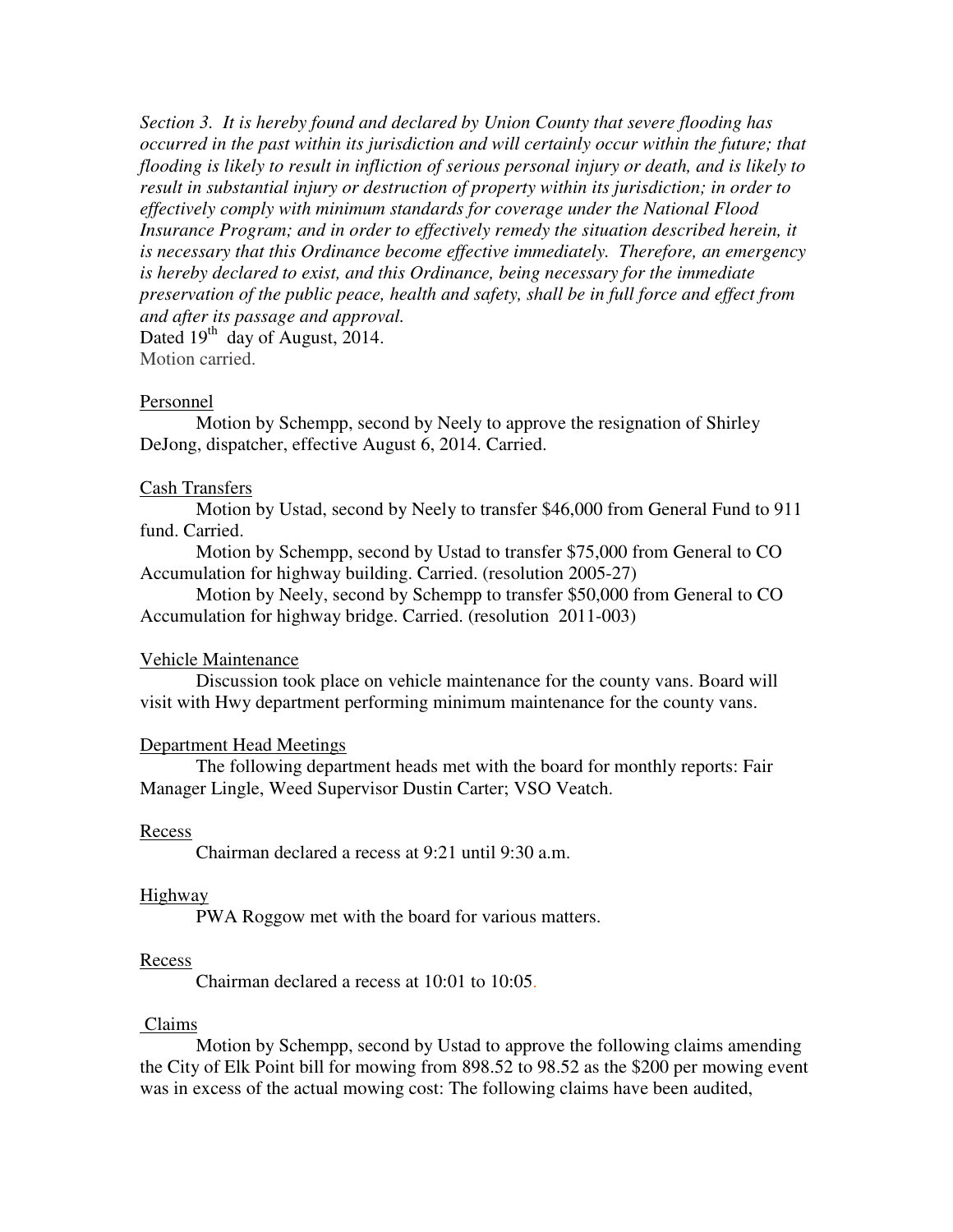approved and warrants drawn on the same: Bi-Weekly Payroll for 01-07-11: Auditor \$182.00; Treasurer \$364.00; State's Attorney \$664.88; Public Building \$792.54; Register of Deeds \$653.17; Sheriff \$31,988.83; Nurse \$190.50; WIC \$323.85; Fair \$352.00; Weed \$3,321.92; Highway \$24,474.54; EMA \$56.23. 2014 Deductible \$313.50; A-1 Portable Toilets (Fair Exp) \$245.00; Alliance Communication (Util) \$185.61; Avera Occup Medicine (Drug Test) \$113.80; Beresford Republic (Publishing) \$30.00; Bob Barker (Supp) \$536.11; Brevik Law Office (MI Hearing) \$157.83; Campbell Supply (Supp) \$39.03; Century Link (Util) \$1,194.57; Certified Languages Int'l (Interpeter) \$46.20; Chesterman (Water) \$316.00; City of Alcester (Util) \$42.10; City of Elk Point (Util) \$5,335.45; City of Vermillion (Fire Disposal) \$140.00; Dakota Dunes NSC Times (Publishing) \$78.00; Dale Neely (Mileage) \$33.30; Doyle Karpen (Mileage) \$14.80; Dr Jim Slattery (Care) \$90.00; Dykstra Excavating (Ditch Work) \$1,076.89; Ehresmann Engineering (Use Tax) \$1,321.04;Employers Mutual Casualty (Deductible) \$5,000.00; Enventis (Util) \$122.70; Frantzen Reporting (Transcripts) \$107.30; Gateway Hotel (Lodging) \$199.36; Hawarden Independent (Fair Ad) \$75.00; Independent Radiator Works (Repair) \$109.00; Iowa Office Supply (Maint) \$67.61; J.D.'S House of Trophies (Fair Exp) \$334.25; Janitor Depot (Supp) \$325.20; Jeanne M Bossman RPR (Transcripts) \$193.20; Jeff's Lawn Care (Lawn Care) \$452.00; Johnson Feed (Maint) \$853.54; Jones Food Ctr (Supp) \$22.01;Joy Hemmingson (Fair Exp) \$250.00; Juror Fees \$573.58; Knology (Util) \$196.39; Lawson Products (Supp) \$596.88; Leader Courier (Publishing) \$159.00; Lewis & Clark BHS (Care) \$160.00; Loren Fischer Disposal (Fair Exp) \$279.74; Lucy Lewno (MI Hearing) \$150.49; Marvin Schempp (Mileage) \$38.48; Matheson (Supp) \$12.09; Mead Lumber (Repair) \$125.94; Michael McGill (Ct Appt Atty) \$1,754.54; MidAmerican Energy (Util) \$213.93; Milton Ustad (Mileage) \$33.30; Minnehaha Co Reg Juvenile Det (Care) \$2,000.00; Noll Collection Svc (Collections) \$208.55; Norma Andersen (MI Hearing) \$15.00; Office Systems (Maint) \$351.10; Pedersen Machine (Maint) \$2,453.60; Pennington Co Sheriff (Transport) \$163.20; Perkins Office Solutions (Supp) \$839.06; Pharm Chem (Supp) \$21.00; Pioneer Drug (Supp) \$49.78; Pomp's Tire Svc (Supp) \$2,663.68; Rasmussen Electric (Maint) \$147.96; Rudolph's Shoe Mart (Cloth Allow) \$143.99; SD State 4-H Office (Parking Pass) \$15.00; SD State Health Lab (BL Draws) \$245.00; SDACC (Registration) \$990.00; SDACO (Web Site) \$200.00; SDACO/M&P Fund (Mod/Pres) \$532.00; Sioux City Foundry (Ditch Work) \$3,000.00; Sioux Falls Two-Way Radio (Repair) \$287.50; Sioux Laundry (Jail Laundry) \$661.47; Siouxland Lock & Key (Maint) \$189.00; State of South Dakota (Util) \$216.19; Steve's Heating & A/C (Repair) \$511.71; Sturdevant's Auto Parts (Supp) \$40.22; The Akron Hometowner (Fair Ad) \$75.00; TuDogs Computing (Repair) \$941.49; US Bank (Supp/Maint/Subpoena Fees) \$1,703.33; Verizon Wireless (Util) \$738.53; Yankton Co. Sheriff (Return MI) \$25.00.

#### Executive Session

 Motion by Ustad, second by Neely to enter executive session at 10:15 to discuss legal matters. Carried. Chairman declared the board out of executive session at 10:38.

#### Public Building

 Supt. of Bldgs. and Grounds Sexton met with the board with quotes for the parking lot reconstruction. Quote: Scoops Contracting: \$42,633.75; Midwest Concrete-